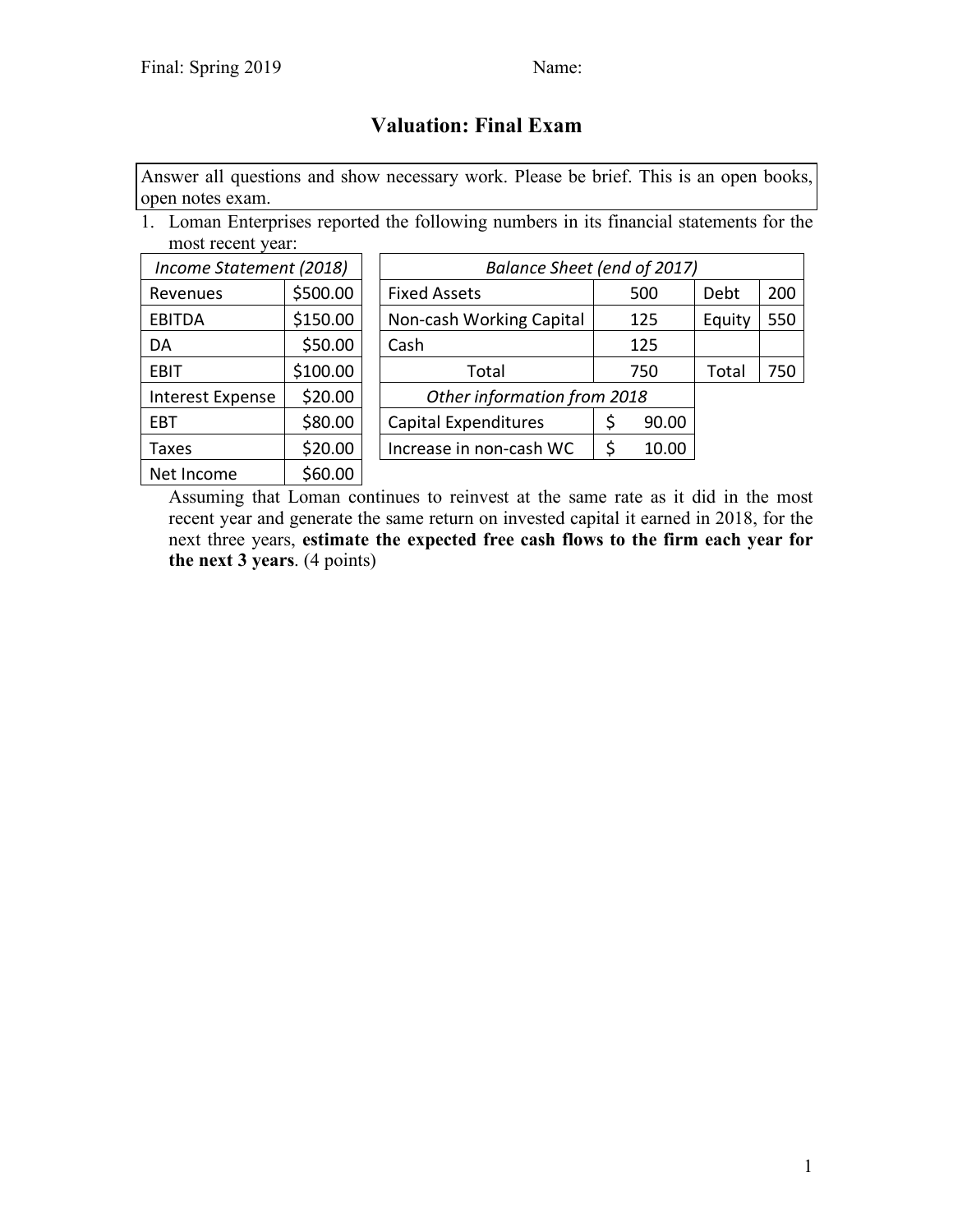2. You are an entrepreneur with a promising tech start up and you have projected expected free cash flows to the firm for the next five years:

| $EBIT(1-t)$              | \$2.00 | $$12.50$   \$37.50   \$80.00   \$100.00     |        |         |
|--------------------------|--------|---------------------------------------------|--------|---------|
| - Reinvestment   \$25.00 |        | $$37.50$ $$62.50$ $$75.00$                  |        | \$50.00 |
| <b>FCFF</b>              |        | $-$ \$23.00 $-$ \$25.00 $-$ \$25.00 $\vert$ | \$5.00 | \$50.00 |

- After year 5, you expect the firm to be mature, growing at 2.5% a year in perpetuity and earning a return on capital of 25% forever.
- You are the sole owner of start-up today and completely undiversified, and you expect that to be true for the next two years. At the **start of year 3**, you expect to raise capital from venture capitalists and at the **end of year 5**, you plan to do an initial public offering and list on public markets. The correlation of the firm with the market is 0.25 and the correlation of the VC's portfolio with the market is 0.40. The unlevered market beta for the company is 0.80.

Assuming that the firm stays all-equity funded and that it has no cash or debt today, **estimate the value of equity today**. (The risk free rate is 3% and the ERP is 5%) (4 points)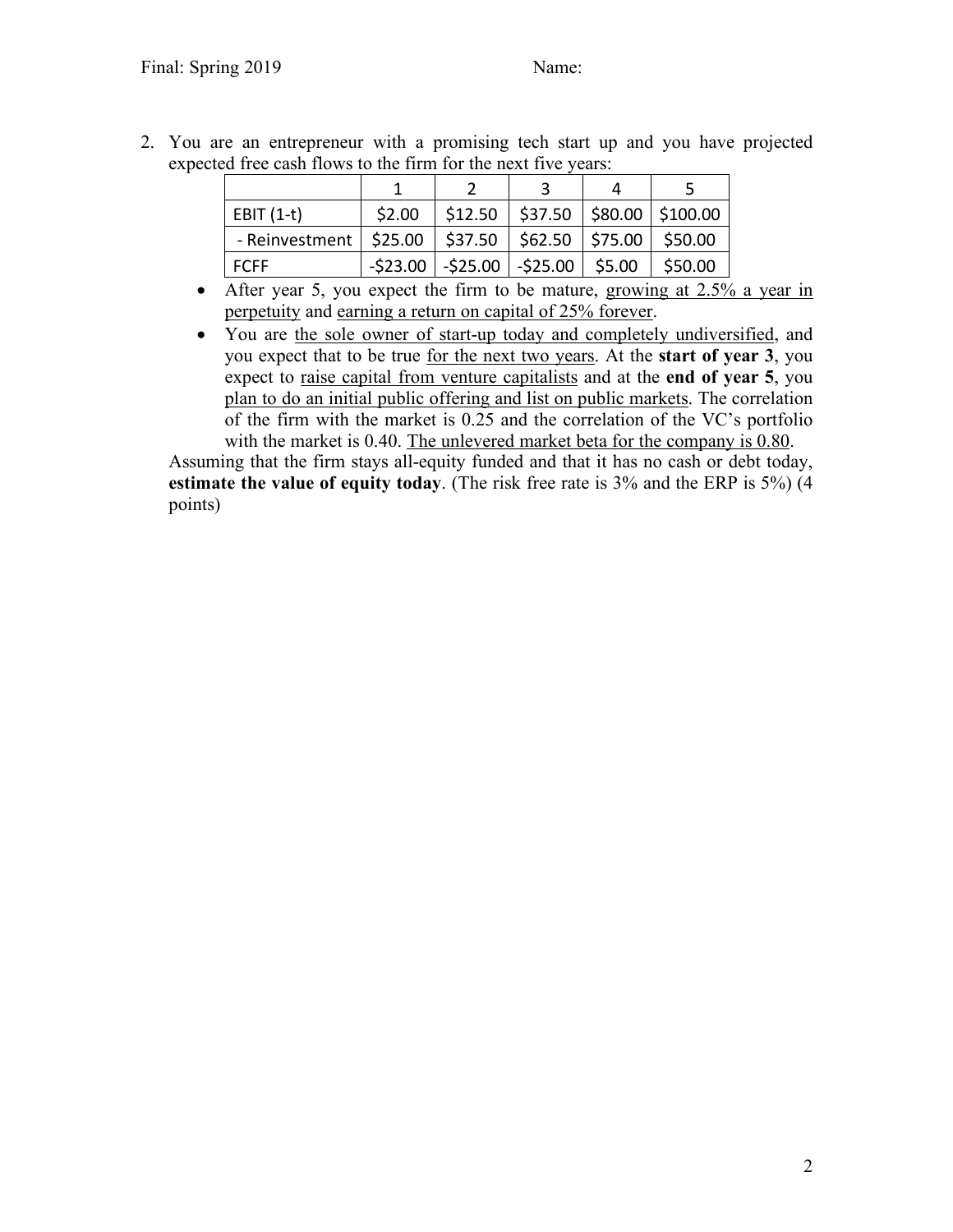3. You have been given the following information on Callaway Bank, a small regional bank, and a peer group of larger national banks:

|                              | Callaway Bank   Large banks |      |
|------------------------------|-----------------------------|------|
| <b>PRV</b>                   | 2.50                        | 2.00 |
| Return on equity             | 18%                         | 12%  |
| Expected growth rate forever | 3%                          | 2%   |

You can assume that Callaway Bank and the large bank peer group are both fairly priced, given their fundamentals. Callaway Bank is currently holding the regulatory capital minimum and it is considering voluntarily increasing its regulatory capital by 20% and it believes that if it does so, investors will view at less risky and give it the same cost of equity that they demand of larger banks. Assuming that book equity is equal to regulatory capital, **estimate the price to book ratio for Callaway Bank, if it does increase its regulatory capital.** (4 points)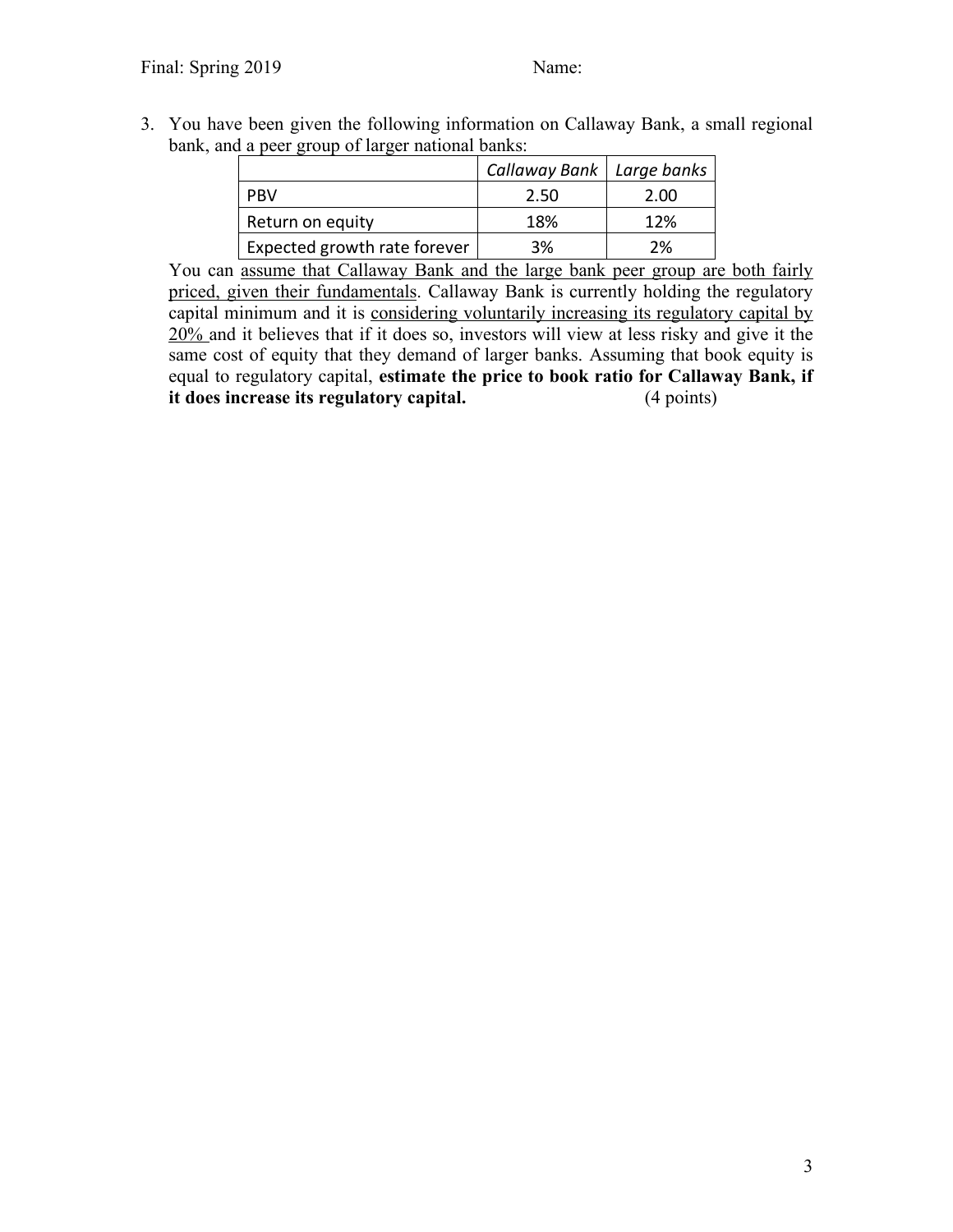4. You are trying to price a company that operates in multiple businesses and have been provided the following information (with all dollar values in millions):

|                                                                             | Revenues   EBITDA                              |         | EBIT     | Net Income   Cap Ex |          | Change in WC |  |
|-----------------------------------------------------------------------------|------------------------------------------------|---------|----------|---------------------|----------|--------------|--|
|                                                                             | Electronics   \$1,000.00   \$150.00   \$100.00 |         |          | \$60.00             | \$75.00  | \$25.00      |  |
| Software                                                                    | $$1,500.00$   \$300.00                         |         | \$240.00 | \$150.00            | \$100.00 | $-54.00$     |  |
| Retail                                                                      | \$500.00                                       | \$60.00 | \$40.00  | \$20.00             | \$25.00  | \$5.00       |  |
| You have also run regressions, using peer group companies in each business. |                                                |         |          |                     |          |              |  |
| $\Gamma$ lectronice $\Gamma$ $\Gamma$                                       |                                                |         |          |                     |          |              |  |

|          | Electronics   EV/Sales = $2.0+25.0$ (EBIT/Sales) -3.0 (Reinvestment Rate) |
|----------|---------------------------------------------------------------------------|
| Software | EV/Sales = 0.6+30.0 (EBIT/Sales) -2.0 (Reinvestment Rate)                 |
| Retail   | EV/Sales = 1.24+12 (EBIT/Sales) -0.6 (Reinvestment Rate)                  |

(In the regressions, percentages are entered as decimals; 16% would be input as .16) The company also expects to have corporate expenses of \$20 million next year; you can assume that these expenses will grow 2.5% a year in perpetuity and that the cost of capital for the company is 7.5%. If the company has \$1.2 billion in debt outstanding and \$600 million in cash, **estimate the value of equity in the firm today**. (The marginal tax rate, if you need it, is 25%) (5 points)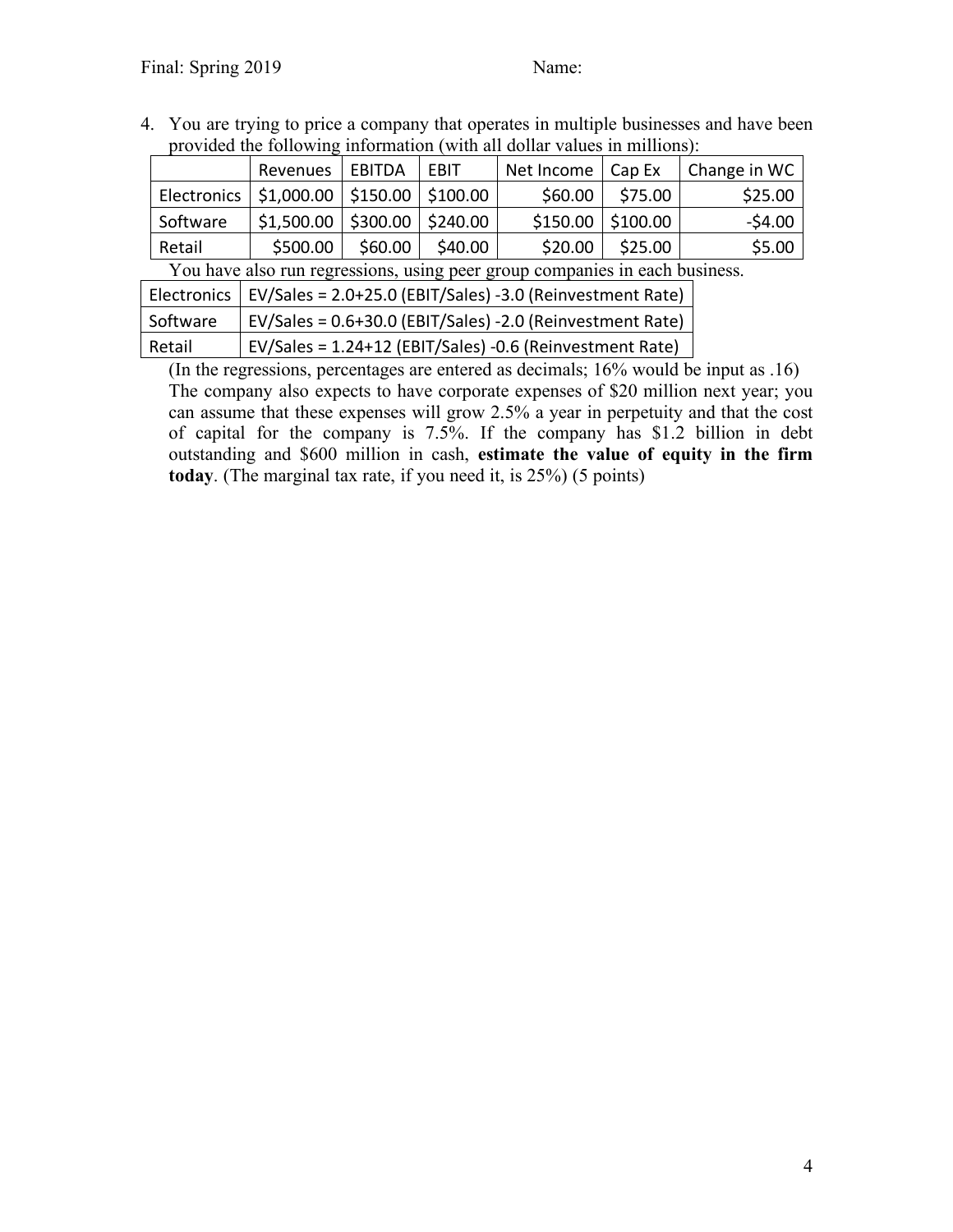5. You have been asked to value the synergy accruing from the merger of two private businesses, each owned by individuals who have all of their wealth tied up in their company. You have the following information:

|                                    | Pavlov Inc |        | Cronos Inc |        |
|------------------------------------|------------|--------|------------|--------|
| EBIT $(1-t)$ in \$ millions        |            | 70.00  |            | 120.00 |
| Invested Capital in \$ millions    |            | 350.00 |            | 500.00 |
| Expected growth rate in perpetuity |            | 3.00%  |            | 3.00%  |
| Correlation with market            |            | 0.3    |            | 0.4    |
| Unlevered Market Beta              |            |        |            |        |

Neither firm has any debt. After the merger, there will be two changes:

- a. The combined company plans to sell assets that generate \$15 million in aftertax operating income and account for \$150 million in invested capital for book value.
- b. The combined company will remain all equity funded, but the correlation with the market will rise to 0.5.

Estimate the value of synergy in this merger. (4 points)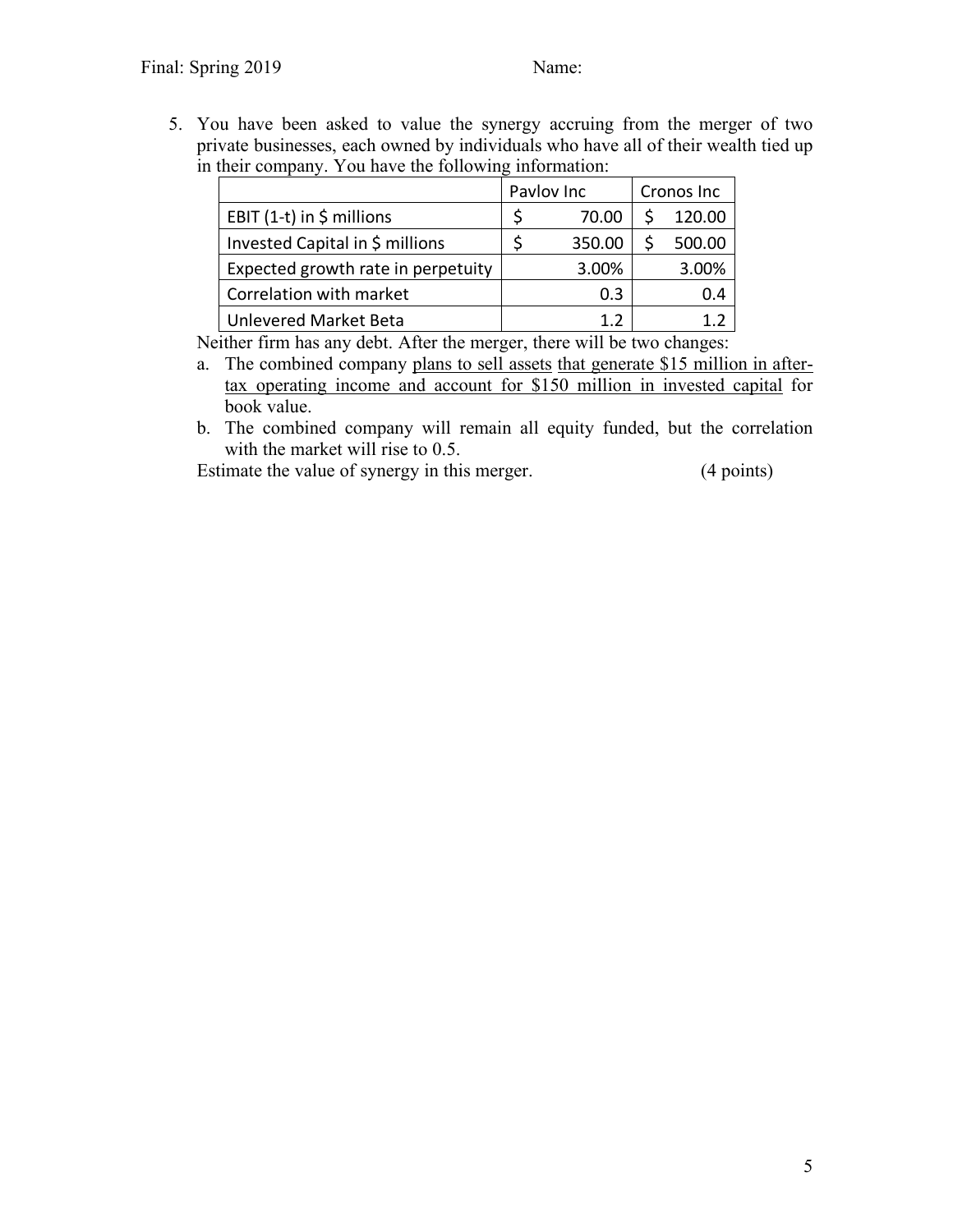6. You have been asked to value Justin Enterprises and have estimated the following cash flows for the next 3 years (with existing management in place)

| Base |       |       |       |                       |
|------|-------|-------|-------|-----------------------|
|      |       | 6%    | 6%    | 6%                    |
|      | 50.00 | 53.00 | 56.18 | 59.55                 |
|      |       | 10.60 | 11.24 |                       |
|      |       |       |       | $\tilde{\phantom{a}}$ |

• After year 3, the company is expected to be mature, growing 3% a year in perpetuity, while maintain the return on capital it earned in the first 3 years.

• You believe that if you ran the company, you could double its return on immediately (and hold it in perpetuity), though you will have to give up a high growth period and settle for a stable growth of 3% starting now.

If the cost of capital is 9%, estimate the value of control in this firm. (4 points)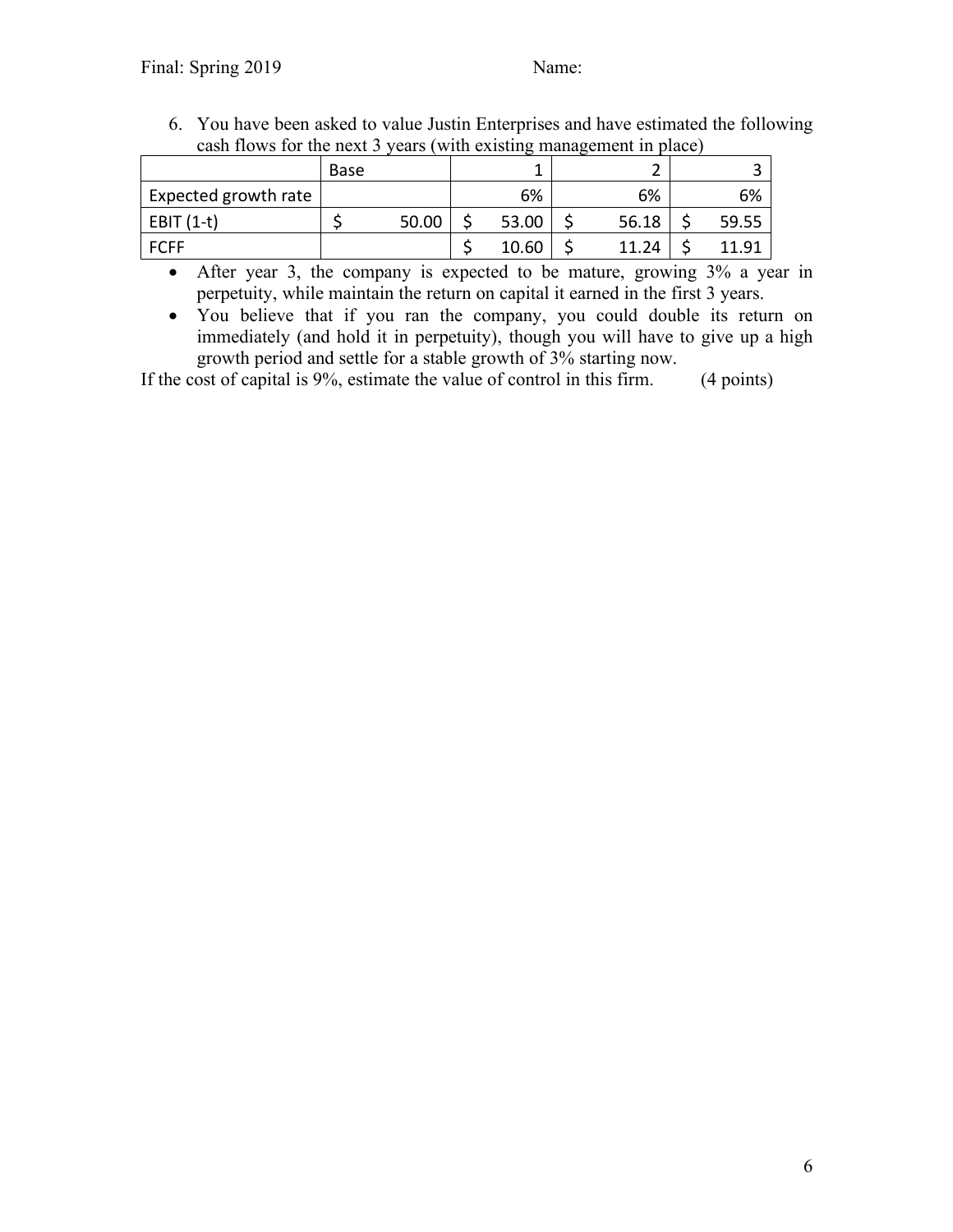- 7. You are considering acquiring an apartment building for \$70 million and have the following information on its income potential:
	- a. You expect to generate \$4 million in rental income next year, after taxes and expenses, but before interest costs, and this income to grow 2% a year in perpetuity. (You can assume rental income  $=$  cash flow)
	- b. The risk free rate is 3%, the cost of debt (after-tax) is 4% and the cost of capital for income-generating real estate is 8%.
	- c. If you acquire this building, you will get the zoning rights to triple the size of the building and triple your rental income any time over the next 10 years, and you estimate the cost of this expansion to be \$120 million. Assume that someone (me) has estimated the d1 and d2 for the value of this option to expand:

 $d1 = 0.40$   $d2 = -0.50$ 

Would you acquire this building? (5 points)